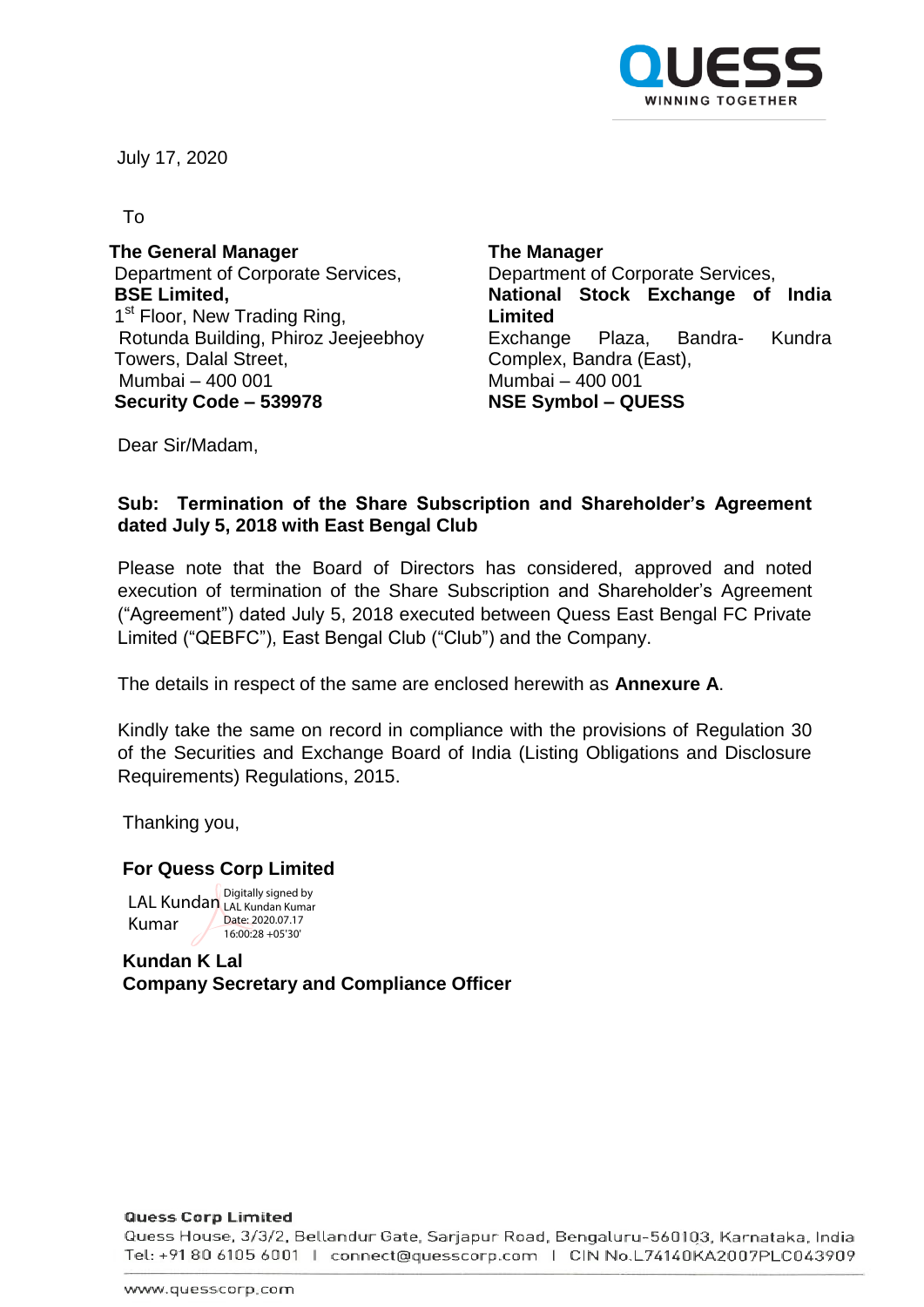

### **Annexure A**

# **Information as per Regulation 30 of Securities and Exchange Board of India (Listing and Disclosure Requirements) Regulations, 2015 read with SEBI Circular No. CIR/CFD/CMD/4/2015, dated September 09, 2015**

| <b>S. No.</b>    | <b>Particulars</b>                                                                                                                                                                                                                                                                                              | <b>Details</b>                                                                                                                                                                                                                                                                                                                                                                                                                                                     |
|------------------|-----------------------------------------------------------------------------------------------------------------------------------------------------------------------------------------------------------------------------------------------------------------------------------------------------------------|--------------------------------------------------------------------------------------------------------------------------------------------------------------------------------------------------------------------------------------------------------------------------------------------------------------------------------------------------------------------------------------------------------------------------------------------------------------------|
| 1.               | Name of the target entity, details<br>in brief such as size, turnover etc.                                                                                                                                                                                                                                      | Name: Quess<br>East Bengal FC Pvt.<br>Ltd.<br>("QEBFC") engaged in the business to promote<br>operate and organize various sports and games,<br>particularly the games of football and cricket,<br>formation of clubs and teams for sports and<br>games, events, tournaments and matches and<br>games, development of players, selection of<br>players and transfers and exchange of players<br>and to conduct training camps and practice<br>matches for players. |
| $\overline{2}$ . |                                                                                                                                                                                                                                                                                                                 | Size & turnover: Rs. 4.24 Crores in FY 2019-20.                                                                                                                                                                                                                                                                                                                                                                                                                    |
|                  | Whether the acquisition would fall<br>within related party transaction(s)<br>whether<br>the<br>promoter/<br>and<br>promoter group/ group companies<br>have any interest in the entity<br>being acquired? If yes, nature of<br>interest and details thereof and<br>whether the same is done at<br>"arms' length" | The proposed acquisition is consequent to the<br>termination<br>agreement agreed between<br>the<br>parties.<br>The promoter/ promoter group/ group companies<br>of Quess Corp Limited ("Quess") do not have any<br>shareholding interest in QEBFC.                                                                                                                                                                                                                 |
| 3.               | Industry to which the entity being<br>acquired belongs                                                                                                                                                                                                                                                          | Professional Sports (Sports and Games)                                                                                                                                                                                                                                                                                                                                                                                                                             |
| 4.               | Objects and effects of acquisition<br>(including<br>but not limited<br>to,<br>disclosure<br>of<br>for<br>reasons<br>acquisition of target entity, if its<br>business is outside the main line<br>of business of the listed entity)                                                                              | Not Applicable as transfer of shares by the Club's<br>Nominee is as per the termination agreement.                                                                                                                                                                                                                                                                                                                                                                 |
| 5.               | Brief details of any governmental<br>or regulatory approvals required<br>for the acquisition                                                                                                                                                                                                                    | Not Applicable                                                                                                                                                                                                                                                                                                                                                                                                                                                     |
| 6.               | Indicative<br>time<br>for<br>period<br>completion of the acquisition                                                                                                                                                                                                                                            | Not Applicable                                                                                                                                                                                                                                                                                                                                                                                                                                                     |
| 7.               | Nature of consideration - whether<br>cash consideration or share swap<br>and details of the same                                                                                                                                                                                                                | Cash Consideration.                                                                                                                                                                                                                                                                                                                                                                                                                                                |
| 8.               | Cost of acquisition or the price at<br>which the shares are acquired                                                                                                                                                                                                                                            | INR 1,000 (Indian Rupees One Thousand only)                                                                                                                                                                                                                                                                                                                                                                                                                        |
| 9.               | shareholding/<br>Percentage<br>of<br>control acquired and/or number of<br>shares acquired                                                                                                                                                                                                                       | Quess will acquire remaining 30% stake in<br>QEBFC.<br>The Shareholding of Quess in QEBFC will<br>increase from existing 70% to 100%, thereby<br>making QEBFC a Wholly Owned Subsidiary of<br>Quess.                                                                                                                                                                                                                                                               |

### **Quess Corp Limited**

Quess House, 3/3/2, Bellandur Gate, Sarjapur Road, Bengaluru-560103, Karnataka, India Tel: +91 80 6105 6001 | connect@quesscorp.com | CIN No.L74140KA2007PLC043909